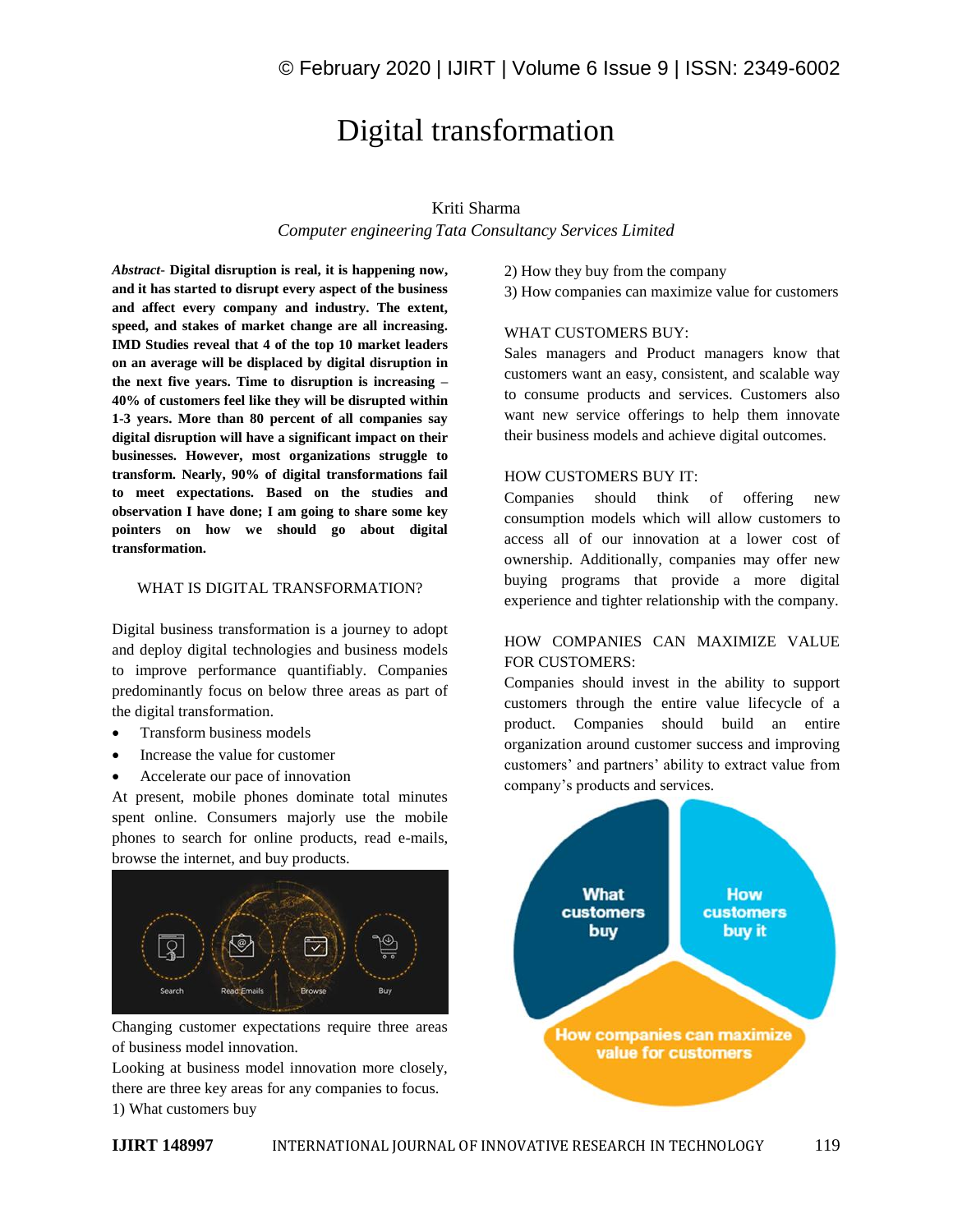It is understood that a company's journey to transformation involves overcoming specific obstacles that will vary depending on the technology and the use case for deployment. Companies should start designing targeted services that map to these steps across a variety of use cases and architectures.

The obstacles a company faces in transformation are unique to the specific technologies and use cases for which you are deploying the technology

Key course in client experience is to help an organization through these obstructions with focused administrations that length an assortment of utilization cases and models

As an organization, you have to characterize the correct design for your business needs and afterward actualize and receive the particular advances empower esteem acknowledgment.

Each progression along your excursion is basic to get directly so as to carry an incentive to your business, your representatives and your clients. You have to perceive the significance of each stage and that the necessity for each stage changes by use case and innovation.

Transformation starts with an arrangement, including a vision and methodology dependent on demonstrated ideas. As an organization, you may have structured and constructed the absolute generally unpredictable and complex systems on the world and you should saddle that experience and information to assist you with understanding your technique and execute the correct answers for make your vision reality.

You should onboard new technology solutions into your IT operations teams, as well as facilitate user adoption. These steps are both important to achieving business value from your solution(s).

Optimize is where you can identify where to automate, how to gain insights from your network data, and how to keep your network running smoothly and efficiently. Expertise at this stage of your journey helps reduce risks caused by slow performance, issues, and can even prevent outages.

No matter what stage of the journey you are in, you can always accelerate your vision while reducing risk. Once you know your business well, you can proactively accelerate your success.



The IT staff to device ratio is around 1:200 for highly regulated industries and a little over to 1:300 for less regulated industries. This is about what we saw with user ratios, but why is that number so low?

Assuming linear scale, it becomes clear that we need to change the way our networks and things are configured and deployed. For the bank, even if each device only required 10 minutes to onboard, it would take 450 man-years to simply deploy the devices. Now imagine a city like New York that has about 50,000 employees and roughly 200 IT personnel. What happens when every streetlight, traffic signal, parking meter, dustbin, vehicle, water meter, power meter, and building is fully digitized?

This extension is driving central changes that sway each space of the IT framework. Individuals talk about how the world is "moving" to the cloud, yet we express it's growing to the cloud in light of the fact that the old registering models are still near and will endure for quite a while. Indeed, even centralized servers are still being used, on the grounds that the dangers and expenses of change are viewed as excessively high as a rule.

There are numerous clouds with various qualities to serve various requirements, and we don't anticipate that that should change at any point in the near future. Why are organizations growing their outstanding tasks at hand to the cloud? Since the economies are changing as the innovation is evolving. All things considered, as Amazon, Microsoft, Google and others gain scale, it might turn out to be substantially less costly for you to pick a cloud alternative than to assemble your own server farms. This is hugely affecting how we manufacture organizing.

Four or five years prior, when we discussed "cloud," it was thought of as something that was solid – it was outer to your organization, and there weren't numerous decisions accessible.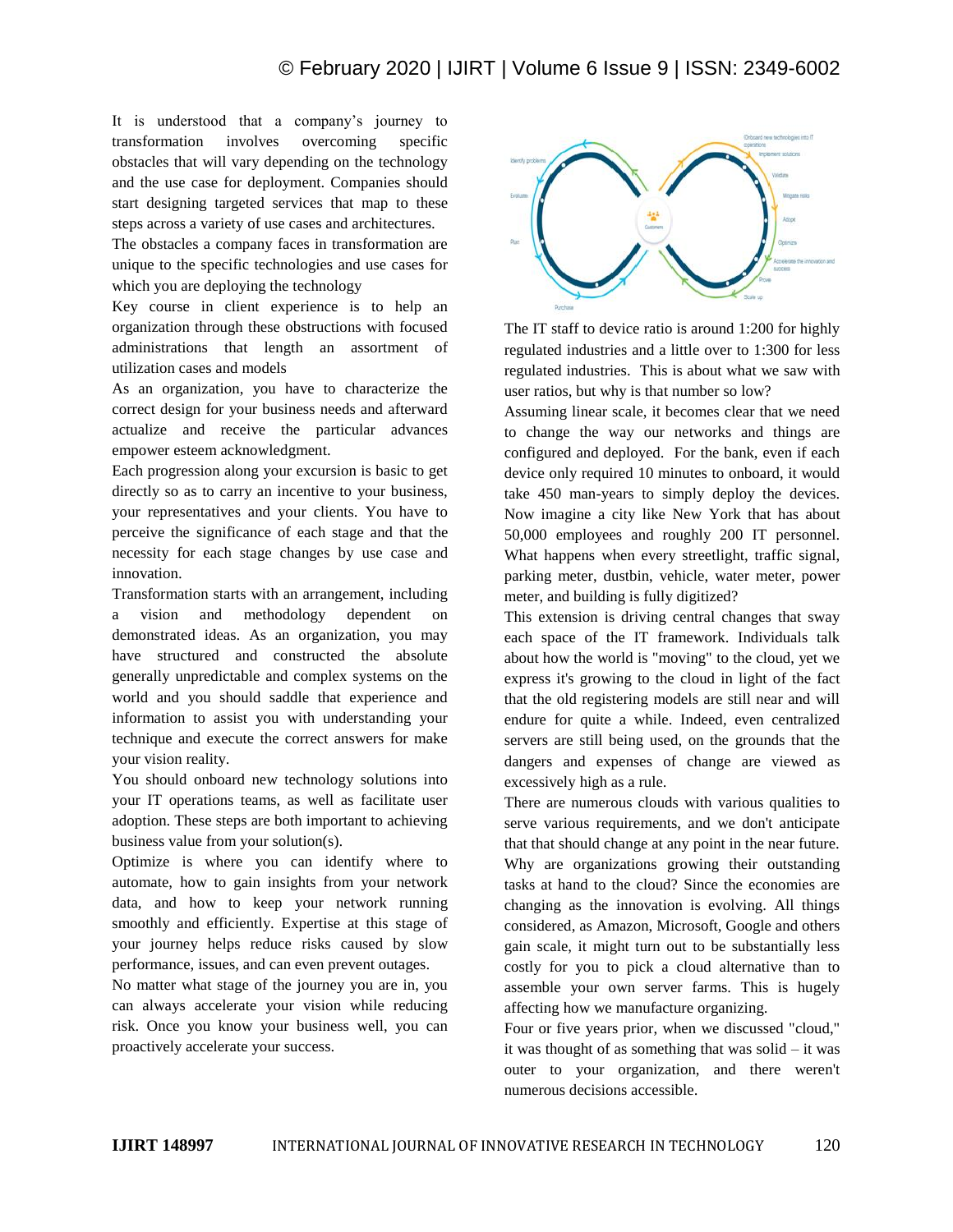We live in a totally different condition today. There are numerous cloud suppliers offering diverse offers that can make a divided domain. It's unpredictable to oversee, and information is hard to control.

As a company, plan a approach to deal with that condition, permitting similar administrations to dwell on private, open, and hybrid clouds.

# DIGITAL SUPPLY CHAIN ADVANTAGES IN A **CRISIS**

Say, we have a massive flooding situation in the state Florida of US, due to which Miami, one of the largest distributions and manufacturing hub is shut down. Huge volume of orders for customers get held up. What do we do in this case?

## SOLUTION:

- Digitization of supply-chain operations
- Use of big data analytics and mobility
- Near-real-time order visibility across supply
- chain operations
- Usage of order visibility tool drives fast recovery
- from disruptions
- In matter of days, priority orders identified
- and shipped to customers

## BENEFITS:

- Eliminates email and Excel status reporting
- Instant access to and visibility into order info
- Fast, proactive decision-making

## CHALLENGES:

- Growing client requests, exponential development of gadgets, and the presentation of programmability are making framework progressively hard to oversee.
- To address these complexities and stay important, IT must digitize the administrations it offers. Clients ought to have the option to expend and satisfy benefits consequently – with a positive encounter that meets or surpasses those offered by AWS, Google, and Apple.
- For IT framework associations involved fundamentally of regulatory centered workforces, the progress toward this product driven outlook represents a particularly noteworthy test.

DIGITAL TRANSFORMATION - ESSENTIALS Below are the essentials and differentiating factors in digital transformation.



Below are essential skills required to make a successful digital transformation.



## KEY TAKEAWAYS

#### *Transform your business model*

A more connected, lifecycle-oriented approach that delivers consumption model choice and new business outcomes

## *Increase the value of the network*

A multi-domain architecture that securely connects any user, on any device, on any network to any application

## *Accelerate your pace of innovation*

A holistic digital architecture that powers our ecosystem with resilience and agility

## **CONCLUSION**

It is important to understand that digital transformation is not a "metamorphosis" or a "fromto" transition. Rather, successful transformation necessitates that all organizations ceaselessly adjust. Be available to change your computerized business